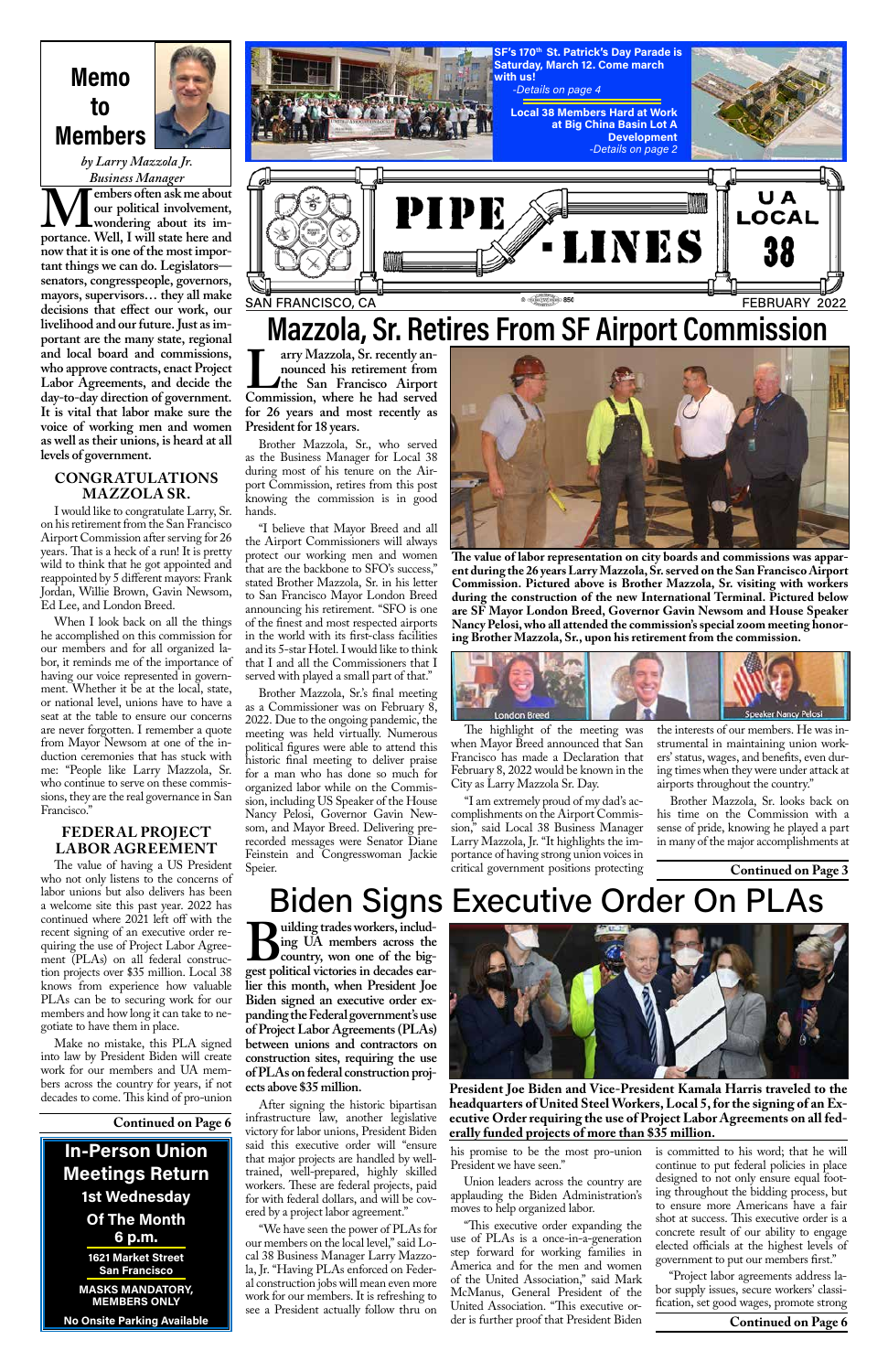2 PIPELINES - FEBRUARY 2022



## **New President of the CA State Building & Construction Trades Council Announced**

**White Water Plumbing doing the welding for Critchfield, pictured above with Local 38 Business Agents John Corso and Bill Blackwell. Pictured right is the architects' render-**

**Andrew Meredith of IBEW**<br> **Local 340 has been named<br>
the new President of the Cal-**<br> **ifornia State Building & Construc-Local 340 has been named the new President of the Caltion Trades Council (SBCTC). He replaces Robbie Hunter who recently retired from the position.**

**ing of the future development.**

## **Long Awaited China Basin Development Moves Forward**

**Pictured above is Local 38 Business Manager Larry Mazzola, Jr. with the new CA State Building & Construction Trades Council President Andrew Meredith, attending a political rally for Matt Haney.**



"I am excited to work with Brother Meredith and the entire State Build-



ing & Construction Trades Council," stated Local 38 Business Manager and SBCTC Executive Board Member Larry Mazzola, Jr. "He brings years of experience fighting for fair wages, job-site safety standards, and skilled and trainind worker protections on construction projects.

"I also want to congratulate Robbie Hunter on the great job he did as President. He worked tirelessly to protect and strengthen collective bargaining as a means of improving wages and benefits for unionized construction workers all across the state."

Brother Meredith previously served as Northern California Regional Di-

rector and Executive Board Member at SBCTC, advocating for the rights, safety, and livelihoods of unionized construction workers. He also served as Assistant Business Manager of IBEW Local 340 and President of the Northeastern CA Building & Construction Trades Council for over a decade.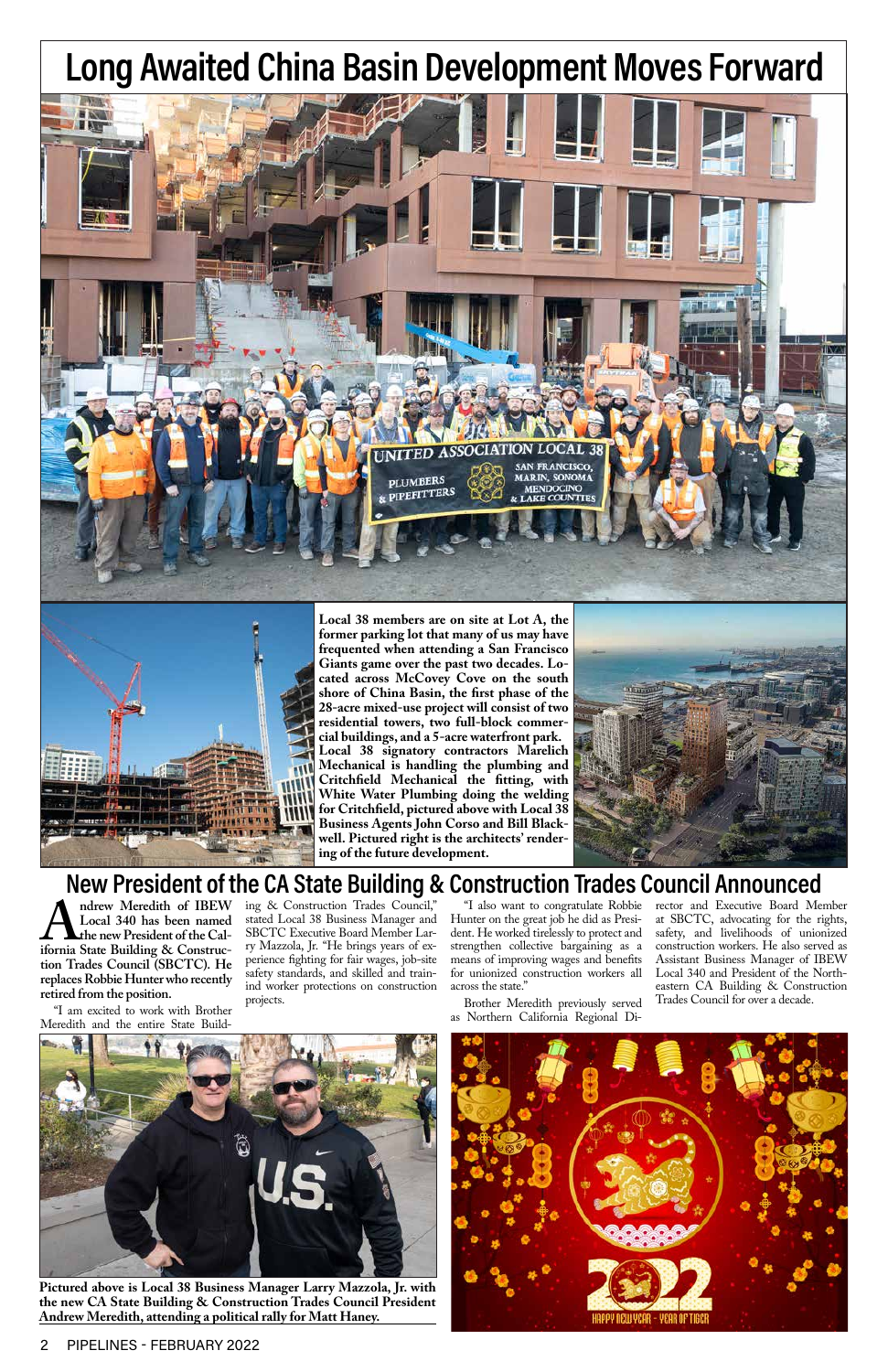# From The Trust Fund

# **Health & Welfare Plan Provides Free Over-the-Counter COVID-19 Tests**<br>
In January 10, 2022 the Departments of Labor, Health and Human the Local 38 H&W Plan will not impose any prior authorization or oth-

SFO in the past quarter century. There are several that stand out for him:

- Finalizing a Project Labor Agreement (PLA) for not only the construction of the new International Terminal completed in 2000, but for all master plan airport projects over \$1 million going forward.
- Ensuring the construction of the AirTrain system was a completely union built project.
- Successfully negotiated with SFO to adopt the process of Card Check Neutrality, giving the concession workers the right to organize without fear of retaliation.
- Construction of the new Grand Hyatt at SFO, a 351-room on site hotel, completed in October 2019 with all union labor and operated 100% union.

• Fought for the Transportation



WHEREAS, the City and County of San Francisco maditionally recognizes individuals who have made significant and remarkable contributions to the vitality of our City, the dedicated and remarkable work of Larry Muzzola, Sr.

**WHEREAS**, a native San Franciscan, Larry Mazzola, Sr. has played a major role in the leadership of labor movement in the San Francisco Bay Area and beyond, dedicating his life and career serving others in various capacities; and

WHEREAS, for nearly 50 years, he served as an Officer and Leader of U.A. Local 38, **WEEKLAS, for neurry 50 years, no served as an Officer and Leader of LiA.** Local 38, United Association of Jeanseyman and Apprenties of the Phambing and Pipe Fitting Industry of the United States and Canada, helping advan

**WHEREAS**, throughout his work around fighting for labor, he has served as President of the San Francisco Building and Construction Trades Council, Delegate and Executive Board Member of the San Francisco Labor Council, an Labor Federation, AFL-CIO: and

WHEREAS, a lasting legacy of Larry's leadership is his decades of advocacy for union wage benefits, worker protections and community opportunities that led to the historic 2019 passage of San Francisco's Citywide Project Labor Agreement Ordinance; and

**WHEREAS,** Larry's years of work have been recognized by the community through the reception was numerous awards including the Foundation of City College of San Francisco Community Recognition Labor Award in 1990; the Bay Community Award; and

WHEREAS, in addition to his passion for labor advocacy. Larry's dedication to serving the public has benefited our City for over five decades; between 1969 and 1976, he served as Commissioner on the Golden Gate Bridge, Hig

WHEREAS, in 1995, Larry began his tenure on the Airport Commission and has since served this

Security Administration (TSA) screeners to be the first unionized agents in the country, not an easy task given the fact they are federal employees.

**On January 10, 2022 the Departments of Labor, Health and Human Services, and Treasury (collectively the "Departments") issued Affordable Care Act FAQs Part 51 which requires group health plan to pay for over-the-counter ( Services, and Treasury (collectively the "Departments") issued Affordable Care Act FAQs Part 51 which requires group health plan to pay for over-the-counter ("OTC") COVID-19 testing.**

- \* **No Prior Authorization Necessary:** Effective January 15, 2022, through the end of the public health emergency, the UA Local 38 H&W Plan will pay for FDA approved OTC COVID-19 tests without cost-sharing (i.e., deductibles, copayments, or coinsurance), prior authorization, or other medical management requirements even when there is no order, or indi- vidualized clinical assessment, by a health care provider.
- \* **Participant Access to "No Cost and No Co-Pay" OTC COVID-19 Tests:** The Local 38 H&W Plan: (1) directly covers up to eight (8) OTC COVID-19 tests per month that participants purchase through the plan's COVID-19 tests per month that participants purchase through the plan's pharmacy network using its direct-to-consumer shipping program; (2)

• Created the industry-leading Quality Standards Program (QSP), in partnership with the San Mateo and San Francisco building trades and labor councils, to reduce high employee turnover, improve training and safety standards, and ensure all employees at SFO are paid prevailing wages.

"I want to thank all the Mayors who have appointed me and trusted in my judgement," concluded Mazzola, Sr. "I also want to sincerely thank the Commission Secretaries and the Airport Staff for all their help and support over the years. I will always cherish the friendships that I have made, and I will miss all of you."

y-making body for the Sen Frai sent Aire et (SFO), the City for eight terms with pride, implementing the SFO's mission to provide exceptional service to our communities through the best level of service and care; and

WHEREAS, Larry is widely considered by his colleagues and community members as a cherished friend and respected mentar, his expertise and guidance will impact the health and well-being of San Francisco for generations to come; and

**WIEREAS**, Larry Mazzola Sr. is the beloved husband of Stephanie Mazzola and futher of Larry Mazzola Jr., Lori Mazzola and Steve Mazzola: as he is embarking on another exciting chapter of his life; he is consider to expec

**THEREFORE BE IT RESOLVED**, that I, London N. Breed, Mayor of the City and County of San Francisco, do hereby proclaim February 8, 2022 as...

## **LARRY MAZZOLA SR. DAY** ...in San Francisco!

IN WITNESS WHEREOF, I have hereunto set my hand and caused the Seal of the City and County of San Francisco to be affixed.

Inder Breed London N. Breed

er medical management requirements on participants who obtain OTC COVID-1 tests.

**Continued from Page 1**





**Former Local 38 Business Manager Larry Mazzola, Sr., pictured here with Airport Director Ivar Satero, retired from the SF Airport Commission earlier this month after serving 26 years**

**Reimbursement Process:** Local 38 H&W Plan participants can obtain OTC COVID-19 test reimbursements from their chosen health insurance provider. Blue Shield of California participants should submit athome test kit reimbursement requests via the claims forms available at www.blueshieldca.com. Kaiser Plan participants should submit at-home test kit reimbursement requests via the claims forms available at www. kp.org. Local 38 H&W Plan participants can also order COVID-19 test kits through Welldyne's mail order platform.

It the urging of Business Manager Larry Mazzola, Jr. and the Labor<br>
Trustees, Local 38's Board of Trustees continue to recognize the ex-<br>
traordinarily trying times these are right now and, in response, unan-<br>
imously vote **Trustees, Local 38's Board of Trustees continue to recognize the extraordinarily trying times these are right now and, in response, unan-June 30, 2022.** 

If you have questions about these changes in benefits, please contact the Trust Fund Office at (415) 626-2000.

**The Trust Fund Office Address is**: 1621 Market Street, Suite 400, San Francisco, CA. 94103.

# **Health & Welfare Self-Payment Option Extended Through June 30, 2022**<br>the urging of Business Manager Larry Mazzola, Jr. and the Labor ployer sponsored medical plan. All members must complete a new ce

Local 38 Health & Welfare Plan participants are eligible for the self-pay benefit as long as they maintained continuous Plan coverage. This option has been approved through June 2022 if the member agrees to make monthly \$400 payments.

To qualify for this COVID-19 \$400 per month Health & Welfare Plan coverage benefit (for both you and your dependents) you must also complete a certification form indicating you are not eligible for medical plan coverage from any other employer sponsored medical plan. All members must complete a new certification form even if they may have made self-payments in the past.

COVID-19 certification forms are available from the Trust Fund office. Please complete and return a certification form along with your check to the Trust Fund on or before the 25th of the month to maintain Health & Welfare Plan coverage. Only one certification form is required for each Plan member. The \$400 self-payment for Plan coverage is due on or before the 25th of each month. For example, if a Plan member would lose health plan coverage in March then the member must complete the certification form and return a \$400 check to the Trust Fund office no later than March 25th in order to maintain coverage during March.

Please contact the Trust Fund office if you have any questions. They can be reached at 415-626-2000.

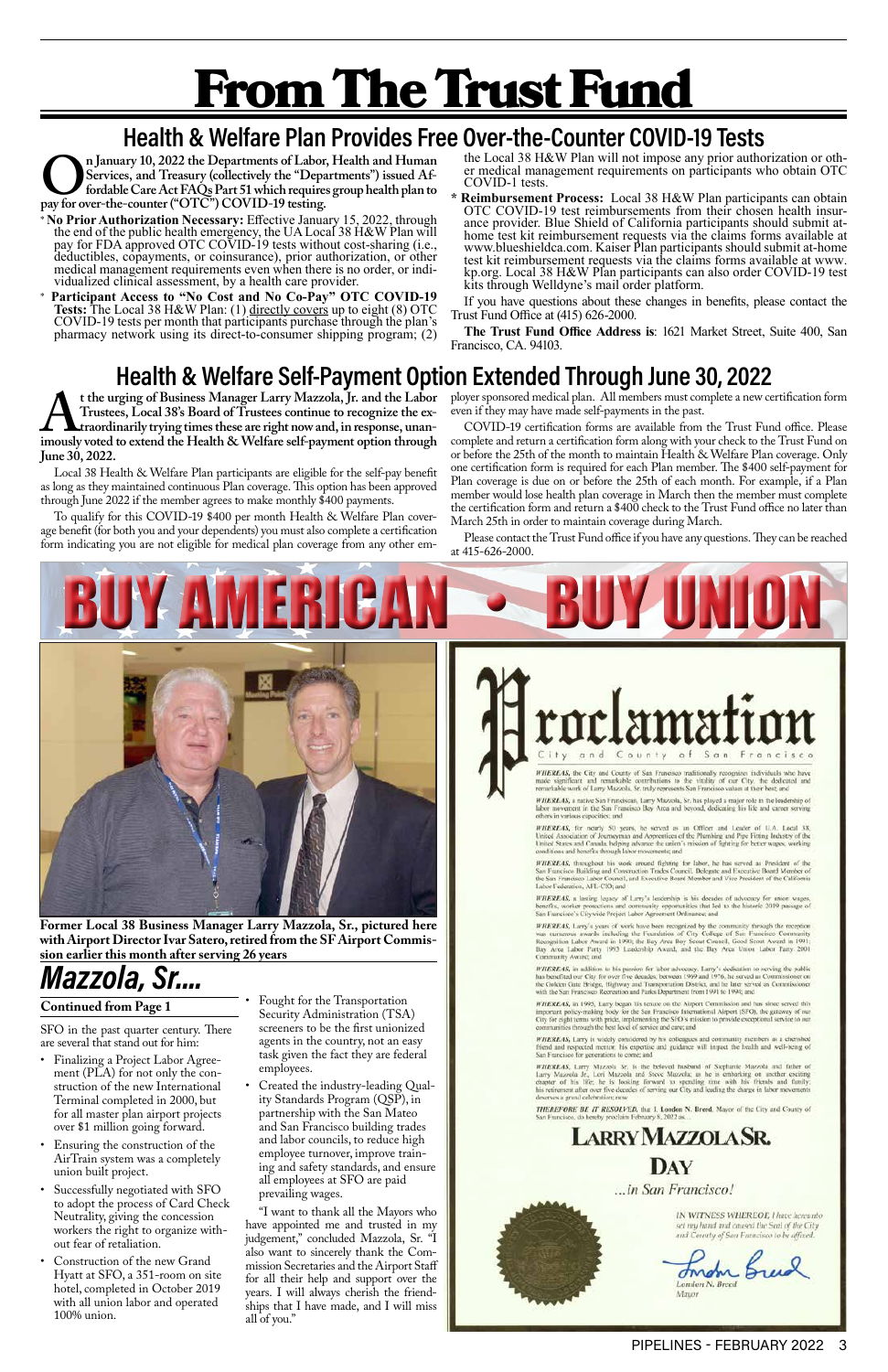# **From the Training Department** Training is the Key to Future Work Demands

The tsunami of work prompted by President Joe Biden's recent Infrastructure bill—<br>
whether the replacement of lead pipes, the<br>
repair and construction of oil and gas pipelines, **Joe Biden's recent Infrastructure bill whether the replacement of lead pipes, the rebuilding refineries, bridge and road replacement and repair, clean and environmental energy generation or countless other projects—will drastically increase the need for trained, skilled workers, not only in the pipe and HVAC/R trades, but throughout the building trades in general.**

Initially, Biden's Infrastructure plan calls for \$15 billion for lead pipe replacement, but Biden has also announced an expanded lead pipe remediation program planned for the next decade, and industry experts project that the work could \$65 billion.

Replacing all U.S. lead water pipes would support more than 56,000 jobs annually and generate more than \$104 billion in total economic activity, according to a union (the UA co-sponsored the report) and business group's report published Tuesday.

That means millions of work hours for workers in the pipe trades. And it is going to be up to the United Association training programs, as well as those of local union, to provide the skilled, knowledgeable workers to do the work.

"We believe we are well positioned to provide all the trained, skilled workers our contractors need into the foreseeable future," says Local 38 Training Director Steve Mazzola. "Of course, there will be changes in technology that will impact our trade. That is why we have the latest, state-of-the-art facilities in both San Francisco and Santa Rosa, and why our instructors are both in the field and through regular certifications, are trained in the latest techniques and technology.

**A** *A Leter a two-year pandemic hiatus, the United Association has plans to reboot the national Apprentice Contest this year.* **United Association has plans to reboot the national Apprentice Contest this year.** 

"But the basic work, work like building and replacing drinking water systems, is work that is taught to all our plumbing apprentices and journey level workers," Mazzola continues. "Our apprentice training includes all aspects of piping and pipe replacement, and our supplemental journey level training ensures that our members are the most knowledgeable and skilled workers in the pipe trades."

> fter a two-year pandemic hiatus, the have to pass a written examination and get their instructor's recommendation.

**SECONDER AND SECONDER SECONDER SECONDER SECONDER AND SECOND UP AND ASSESSMENT AND ASSESSMENT AND A SECOND SECONDER AND LOCAL 38 is looking an Francisco's 170th St. Patrick's day parade is scheduled for Saturday, March 12, for a large turnout of members and friends to march in the Local 38 parade contingent.**

Thanks to the efforts of Local 38 and all the Building Trades unions in Northern California, there is already a substantial number of trained workers available to do the expected work. Project Labor Agreements (PLAs) which cover a substantial amount of the commercial and public construction work, are tied to accredited, primarily union, apprentice programs. A large portion of the region's public and private commercial construction is already done by union workers, and the training structure is in place to provide whatever workers are necessary. (See the story on President Biden on PLAs on page 1)

Lead in drinking water mostly poses a serious health threat to children—especially in Hispanic and Black communities like those in Flint. Kids are most at risk because even small amounts of lead have been found to contribute to cause nervous system damage, learning disabilities, hearing impairment and damaged blood cells, among other health problems, according to the EPA.

"We are particularly proud of the old adage that 'plumbers protect the health of the nation'," said Brother Mazzola. "Lead contamination of drinking water is a very serious public health problem. Lead pipe removal and replacement is a win-win situation—it provides work for UA members and a healthier future for all Americans."

## **Apprentice Contest Scheduled For 2022**

As always, the competition will be done in a series of geographic events: the statewide contest, followed by a regional competition and finally, in conjunction with the United Association Instructor Training Program (UAITP) in Michigan, a national competition.

The contest is open to sixth through tenth period apprentices. Apprentices interested in competing will

The statewide contest will be held at the UA Local 230 Training Center in Santee, California, April 26-28. The District 12 regional contest will be held at Local Union 246's Training Center in Fresno, California, June 16-18.

The National final will be held at Washtenaw Community College in Ypsilanti, Michigan, in conjunction with the UAITP, currently scheduled for August 13-19.



For decades San Francisco's labor unions turned out huge numbers to march in the annual labor day parade, a parade that was discontinued in the 1980s. Today, San Francisco's building trades unions display their strength

and solidarity in the annual St. Patrick's Day parade, which includes community groups, Irish cultural and political organizations, marching bands, dance troupes and labor unions. With the Trump administration, the Republican Congress, and right-wing antiunion forces attacking labor on multiple fronts, the parade has become particularly important as a show of labor solidarity.

Led by the Local 38 cable car, several hundred Local 38 members have turned out each year to express their solidarity with the city's other unions, as well as their pride in the role they have played in building San Francisco. And besides, the parade, and the accompanying festival, held at the San Francisco Civic Center is lots of fun!

The Local 38 contingent will gather at the parade muster point, near Folsom and Second streets, at 11:30 a.m. for the march to the Civic Center. Look for the Local 38 banners and cable car to find the exact Local 38 staging area.

The day's festivities actually start at 8:30 am with a free Pre-Parade Breakfast beginning at 8:00 a.m. at San Francisco Fire Department's Toy Program building located at 325 Newhall Street in San Francisco.

The parade will begin at 11:30 am, Local 38 marchers will receive a free St. Patrick's day tee-shirt. Check the Local 38 website (www.ualocal38.org) or Facebook page for details, or contact Liam Devlin at the Local 38 training department (415) 562-3838.

# **St. Patrick's Day Parade Returns! Saturday, March 12, 2022 — 11:30 a.m.**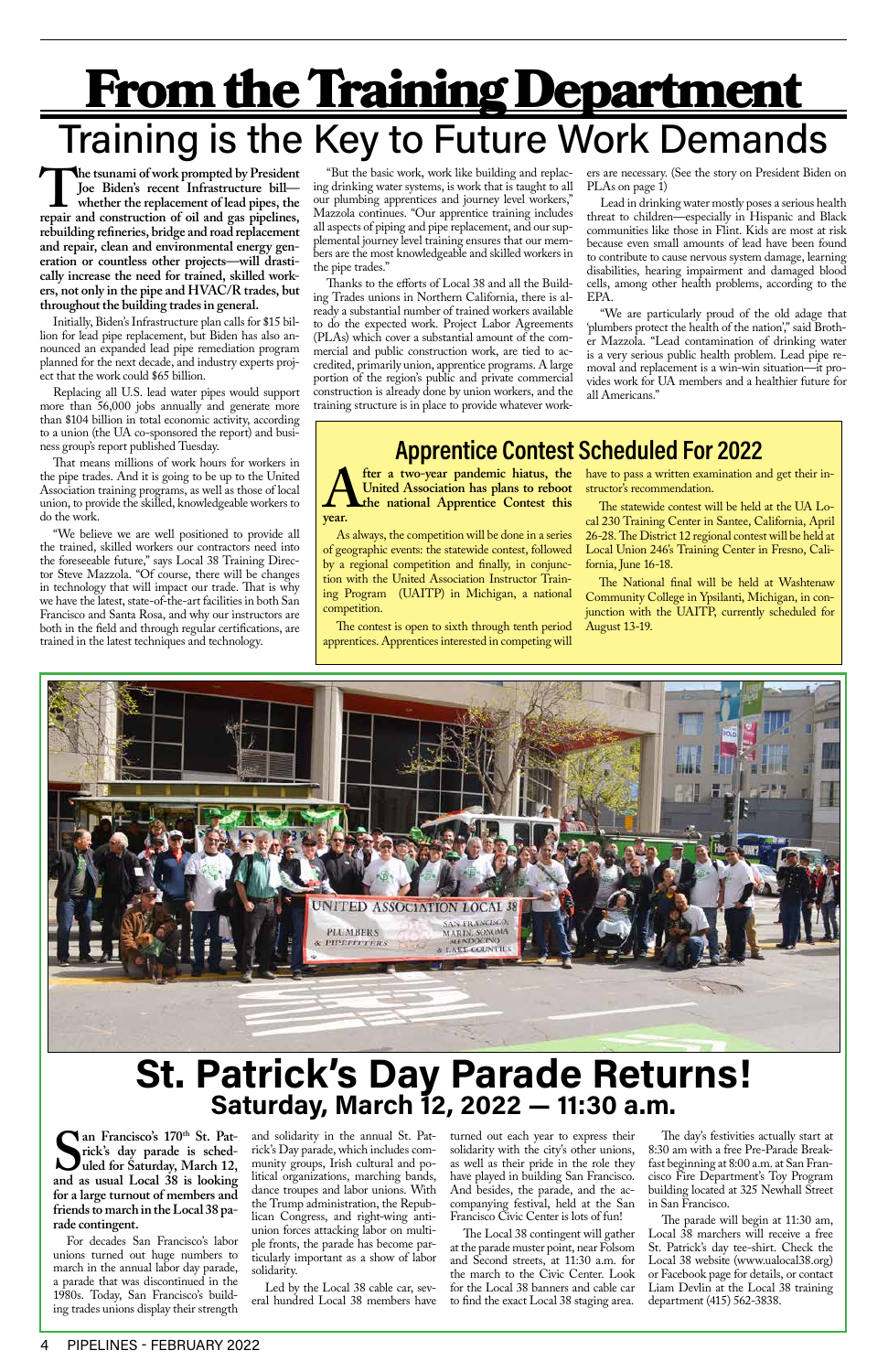⊵ 85

## **Sponsorship Vital To Success**

#### **Dear Golf Tournament Sponsors and Friends:**

#### THANK YOU!!

On behalf of the Officers and Board of Directors of the Peninsula Italian American Social Club, we would like to extend our heartfelt thanks to all of our sponsors and friends who made the 2021 Gold Tournament a great success. We had a total of 28 sponsors of various levels, and 142 golfers, making this year's event the most successful tournament to date, both financially and socially. We could not have reached this milestone without the generosity and support of our sponsors and friends. Mille Grazie!

> **Respectfully, Pasquali "Pat" Dianda Giovanni Colombo Event Chairman**

## **Thanks For Warriors' Tickets**

#### **Dear Local 38,**

I would like to thank Local 38 for the Tickets to the Warriors vs Mavericks game on 1/25,it was a great experience and the Warriors won handily.

**Michael de la Pena**

### **Gracenter Celebrates 60th Anniversary Honors Partnership Dear Larry,**

In this season of gratitude, we are pleased to present you and the members of Union Local 38 with this Certificate of Honor from Mayor London Breed, recognizing your civic-mindedness and generosity in improving the lives of others. Local 38 gave of their time and talent to construct Good Shepherd Gracenter in 1961. We honor your incredible partnership with Good Shepherd Gracenter, both then and now, as we celebrate the 60th Anniversary of this construction which was built totally through volunteers from 11 labor unions—including Local 38—and with materials donated by 52 businesses! Local 38 will be featured on our website that you can visit at: www.gsgracenter.org

Thank you for your generous sponsorship of our annual fundraiser, Building Through Partnerships, that was held on-line from Sept. 8-28, 2021. Together with Union Local 38 and other supporters, we were able to meet our goal of raising \$80,000, which is \$5,000 more than the revenue from last year's fundraiser.

Your wonderful contribution supports Good Shepherd Gracenter, a unique program that has a 95% success rate of its graduates. It offers a real home with supportive recovery services and an environment that flows from the spirituality of the 12 Steps. Women have an opportunity to develop an individual recovery plan, identify goals and strengths, and focus on solutions rather than problems. They can access services such as vocational and educational opportunities, paid internships and employment networks as well as links to primary health care and mental health clinics. Good Shepherd Gracenter offers a pathway to long-term recovery from drug and alcohol addiction, and real hope for a productive and fulfilling life. Thanks to you, and your amazing generosity, this is possible. We are so very grateful for your partnership is this critical mission that changes lives.

Thank you for your union's contribution of time and talent to Good Shepherd Gracenter. Sixty years later, it continues to offer women the opportunity to live life fully, strengthen their families and enrich their communities.

> **Gratefully, Sr. Marguerite Bartling, RGS MSW, SUDCC IV, LAADC-CA Executive Director**

## **Dry Dock Campaign Appreciates Contribution**

#### **Dear UA Local Union No. 38,**

Thank you so much for your generous gift for the Dry Dock 2022 Campaign. We appreciate this thoughtful gift to help keep the SS Jeremiah O'Brien sailing for future generations.

With the help of our friends, like you, the 0 'Brien will continue to be a living memorial to the men and women who built, sailed and protected her, and to the American Merchant Marine and US Armed Guard veterans of WWII.

> **Sincerely, Matt Lasher Executive Director**

### **Contribution Helps Assure Riordan Scholarships**

#### **Dear Mr. Mazzola,**

Thank you for your ad purchase for Archbishop Riordan High School's largest fundraiser, the 2022 Purple and Gold Gala.

The Purple and Gold Gala benefits our Tuition Assistance Scholarship Fund. With 60% of our students receiving some kind of financial aid, this is one of the school's greatest needs. Your contribution helps us build upon the great things already in place at Riordan, as we continue to provide a rigorous academic program and varied extracurricular activities for a new generation of Crusaders.

We are proud to continue to emphasize the importance of a values-based education, and help our students develop their individual talents and skills.

Thank you very much for your continued support.

> **Sincerely, Karin Haskell Director of Special Events**

### **SF Supervisor Appreciates Campaign Support Dear Larry,**

Thank you very much for both your endorsement and contribution to my campaign for re-election to the San Francisco Board of Supervisors.

It has been my great honor and privilege to serve as District 8 Supervisor since 2018. During my time in office, I have worked diligently to advance progressive and pragmatic policies that ad-

dress San Francisco's biggest problems while also addressing the neighborhoodscale concerns that are the bread-andbutter of District Supervising. I am enormously grateful to have your support as I seek another term.

With your help, I look forward to continuing that work for four more years.

> **Gratefully Yours, Rafael Mandelman**

## **Pre-Med Student Appreciates Scholarship**

#### **Dear Mr. Mazzola and the Local 38 Union,**

I would like to thank you for choosing me as one of the recipients of the 2021/2022 scholarship. This money is helping me receive education from Boise State University and will continue to help me as I navigate my way through medical school in the next few years. Being a Pre-Med student, school is extremely difficult, but this money helps in so many ways.

It feels good to say that the UA Local 38 union, that my dad has been a part of for 39 years, is now helping me to further my education. It is greatly appreciated, and I would not be where I am without the help of the Union and local 38.

I cannot thank you enough!

**Sincerely, Marissa Fredricks**

## **Grateful for Scholarship**

#### **To Local 38 & members:**

I wanted to extend my gratitude for the scholarship you have granted me; I very much appreciate such a generous gift.

Rest assured knowing that the funds will be solely dedicated to my scholarly endeavors.

> **Many thanks, Luciano Esposito**

### **Appreciates Memorial Contribution**

**Larry Mazzola, Jr. & the Officers and Members of UA Local Union 38 Plumbers & Steamfitters,**

Thank you for the donation was made in Memory of our late brother Michael Robertson.

The United States War Dogs Association presents this award to individuals who have provided U.S. Military K-9 Teams with their support and generosity

> **Ronald L. Aiello President Emeritus**

## **Scholarship Allows For Study Abroad Semester**

#### **Dear U.A. Local 38 Trustees,**

I want to thank you sincerely for my scholarship award. I am so grateful for having received this award and with it, I am now going to be able to spend a summer abroad in Ireland. This trip was canceled last summer due to the CO-VID-19 pandemic. The trip includes an in-depth look at the literary history of both Northern Ireland and the Republic of Ireland as well as a photography class that explores the historical architecture and landscape of the country. I now have the money to go on that trip and I will have plenty of money left over to put toward another study abroad program sometime down the line. I am so excited to be able to be a part of this program as there is a richness to Ireland that I have been dying to experience. I will also be using the leftover money to further my educational goal of becoming a lawyer. I thank you again profusely for this very generous gift.

> **Sincerely, Teja Burgess**

## **Special Support**

#### **Dear Brothers and Sisters,**

Thank you very much for your extremely generous donation to the Local 343 11th Annual Children's Winter Wonderland.

Your support of this event is very special to me and the Members of Local 343.

> **My Sincere Thanks, Steve McCall U.A. Local 343 Business Manager**

## **Thankful Camper**

#### **Dear Larry Mazzola, Jr.**

I would like to thank you, and all of Local 38 for the scholarship. I would also like to thank your father and your grandfather for giving me the life long memories of Camp Konocti. I would count down the days till I got to go back, knowing I would get to spend two weeks at my favorite place. Thank you for giving me that very special opportunity that I will remember for a lifetime.

> **Sincerely, Kaitlyn Davenport**



# Local 38 Mail Box

Pipelines is the official publication of the United Association of Journeymen and Apprentices of the Plumbing and Pipe Fitting Industry of the United States and Canada, Local Union 38. U.A. Local 38 holds general membership meetings on the first Wednesday of each month at 1621 Market St., San Francisco CA 94103, (415) 626-2000. Lawrence J. Mazzola, Jr., Business Manager/Financial Secretary Treasurer. Business Agents: Bill Blackwell, John Chiarenza, John Corso, R.J. Ferrari, Frank Reardon. Field Organizer: Tony Guzzetta. President: Dan McCormick III; Recording Secretary: Patrick Bell. Pipelines Editor: Bill Olinger, Jr. Assistant Editor: Rob Weinstein.



**Website: www.ualocal38.org**